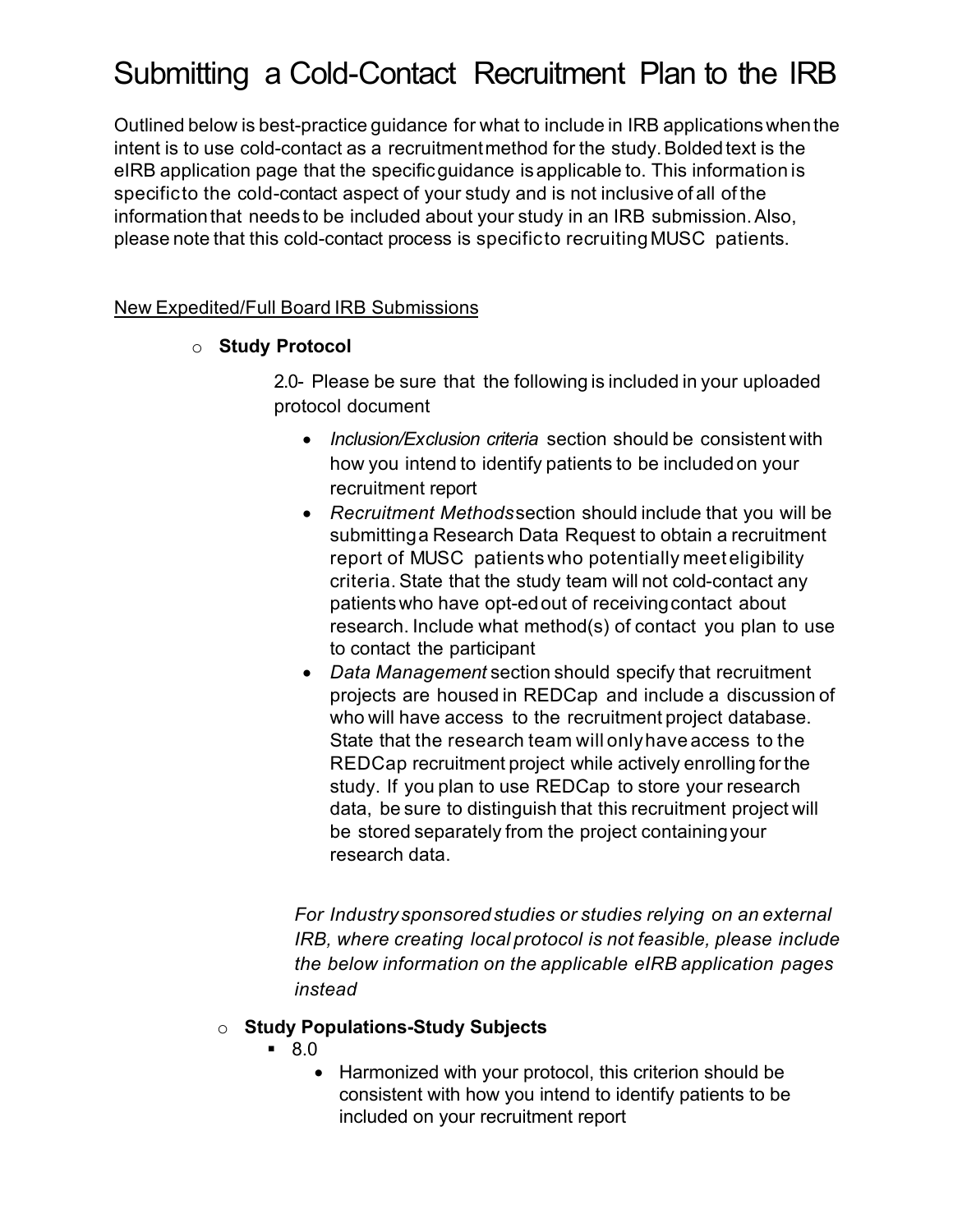- 9.0
	- Include that you plan to utilize acold-contact method as part of your recruitment plan.State that you will be submittinga Research Data Request to obtain a recruitment report of MUSC patients who potentially meet eligibilitycriteria. Include confirmationthat the study team will not cold-contact any patientswho have opted out of receiving contact about research. Also include what method(s) of contact you plan to use to contact the participant

#### o **Checklist-Application Checklist**

- 1.0
	- Select "Medical Record, Chart Review" to account for the contact information and any additional patient info you will receive on the recruitment report
	- Select "Advertising or Recruiting Materials" to capture the phone script that will be utilized as the method of cold-calling

## o **Other Study Specifics-Advertisements**

- $-1.0$ 
	- If planning to use phone calls, emails, or MyChart messages, check "Other"
	- If planning to mail letters to a specific address, check "direct mailing
- $-2.0$ 
	- Explain how you will execute the mode(s) of recruitment (E.g. the cold-calling script will be utilized to contact patients by phone; the MyChart message will be used to message participants)
- 3.0
	- If you plan to utilize phone calls as your method of contact, upload MUSC's Cold-Calling script template
		- o In 2.0 of the script please insert language about the research topic and, a lay friendly description what criteria was used to identify these patients
			- "*This particular study is about [insert research topic], so we are contacting patients who [provide primary inclusion criteria (e.g., have high blood pressure, have received a positive COVID-19 test)].*"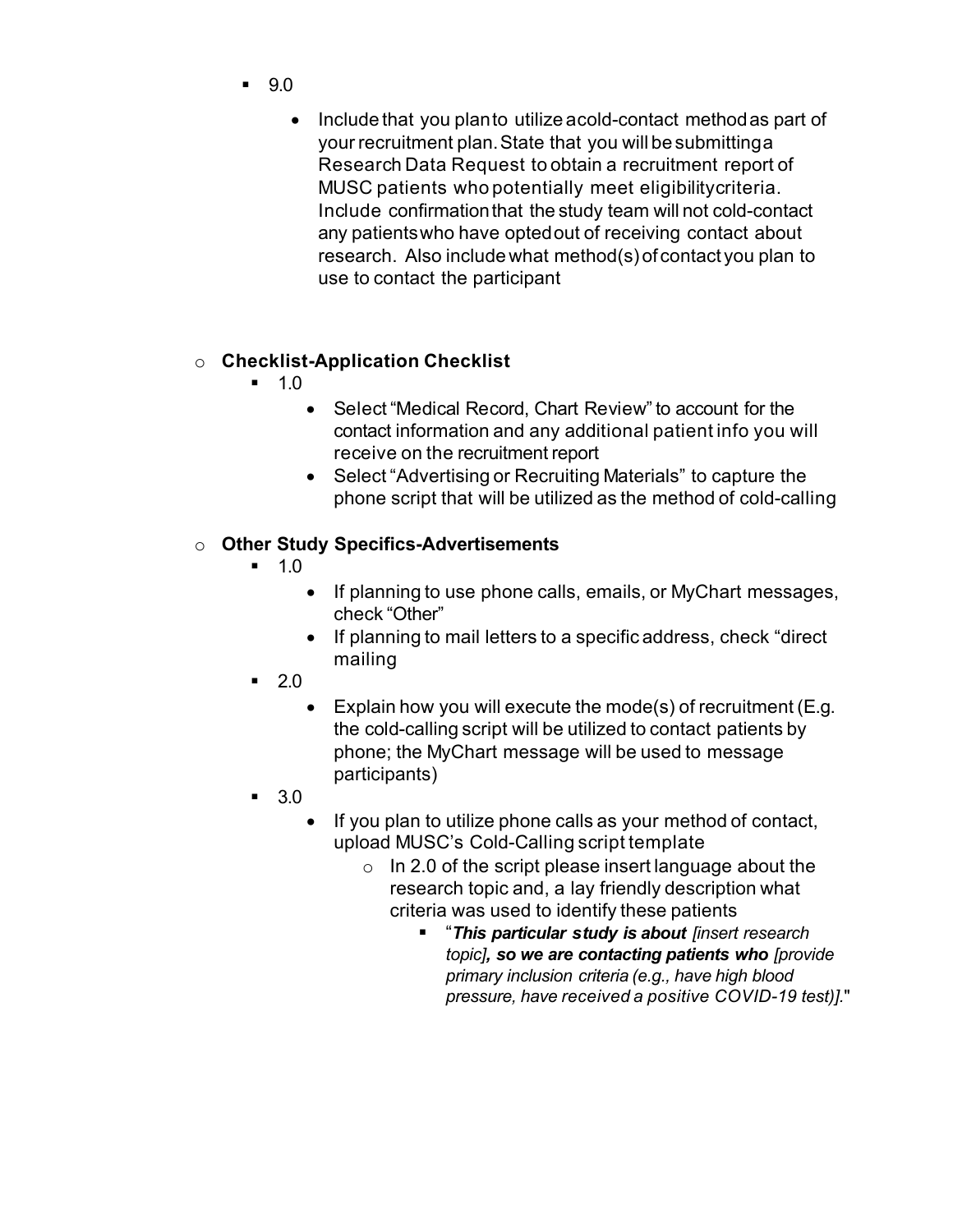- $\circ$  In 3.0 of the script please insert a lay friendly description of the study and a brief overview of what the study involves
- o Be sure to include the MUSC eIRB watermark (found on the IRB's ["Forms" page\),](https://research.musc.edu/resources/ori/irb/forms) at the bottom of the template, as the IRB must stamp this document for approval
- If you plan to utilize messaging/direct mail please upload a template of your message/letter
	- o In this messaging/letter be sure to include why the patient is being contacted, how you got their contact information and way for the patient to obtain more information about the study if he/she is interested
		- **Example: Because MUSC is a research** hospital, and we always want to give patients the opportunity to participate in studies when they are able to, our researchers are allowed to look at health records to find patients to contact that might be good fit. This particular study is about [insert research topic], so we are contacting patients who [provide primary inclusion criteria (e.g., have high blood pressure, have received a positive COVID-19 test)].

Be sure to include the MUSC eIRB watermark (found on the IRB's ["Forms" page\)](https://research.musc.edu/resources/ori/irb/forms) at the bottom of the message/letter, as the IRB must stamp this document for approval

- o **Consent Process-Consent Process Part 1** (for teams using MyChart Messaging)
	- $-7.0$ 
		- If you plan to use MyChart to send recruitment messages, you must include the following in Section E. "MEDICAL RECORDS AND/OR CERTIFICATE OF CONFIDENTIALITY" of the informed consent:

"If you are an MUSC patient you have an MUSC medical record. If you have never been an MUSC patient, a MUSC medical record will be created for the purposes of this study. Documentation of your participation in this study will be included in the medical record and results of research tests or procedures may be included in your MUSC medical record. All information within your medical record can be viewed by individuals authorized to access the record. We will make every effort to keep confidential all research information in the medical record that identify you to the extent allowed by law."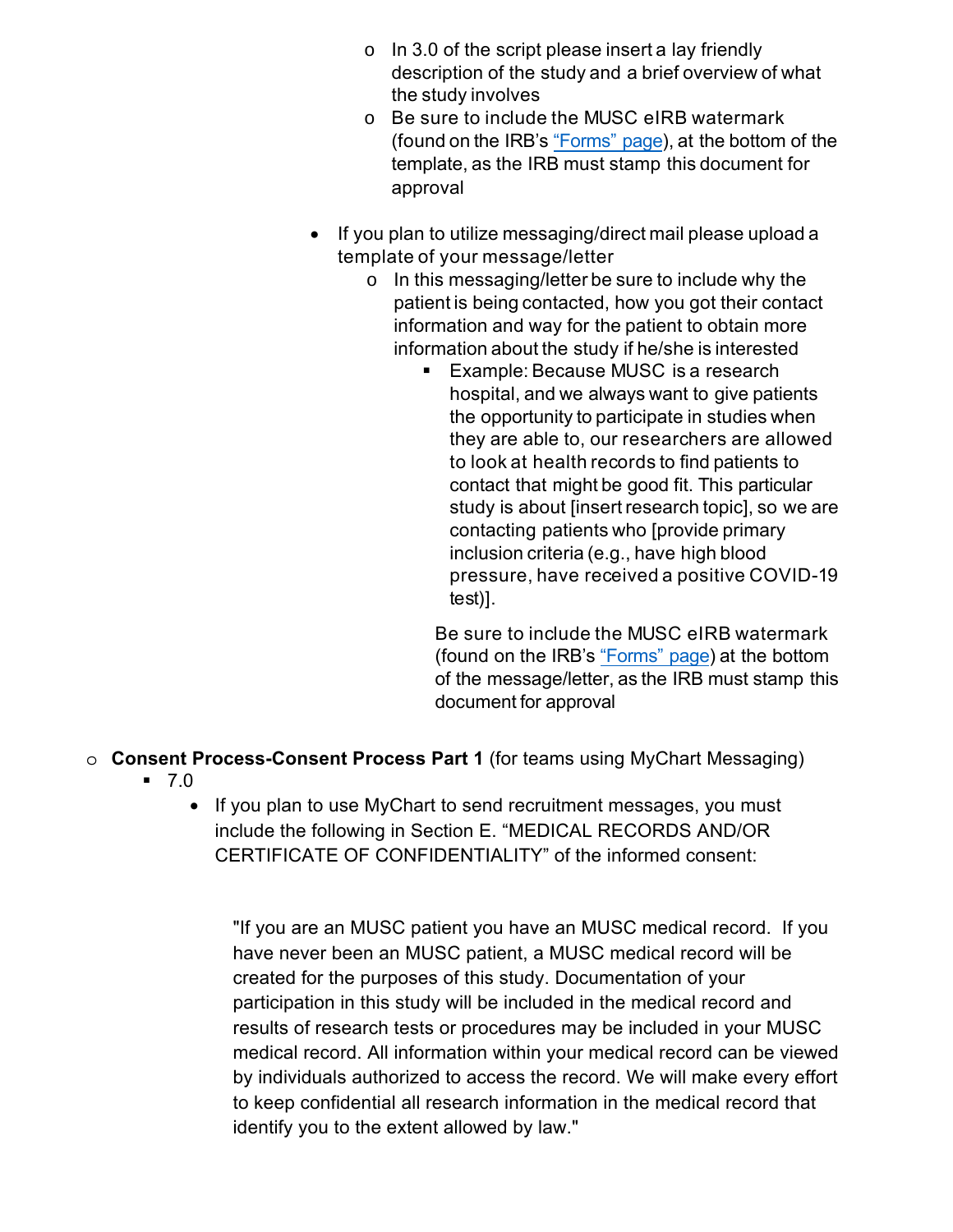## o **Privacy-Privacy and Confidentiality**

- 1.0
	- Indicate that the recruitment report will be stored as a project in REDCap and who will have access to it
		- o If you plan to use REDCap to store your research data as well, please clearly distinguish between the research vs. recruitment database and indicate that they will be stored as two separate projects.
	- State that the study team will lose access to the recruitment project at the conclusion of enrollment
	- Please note, this recruitment REDCap project will potentially contain both identifiers and health information in the same project, and if so, you will need to be transparent about that in this section
- $-2.0$ 
	- Check "Password protected network storage" to account for the REDCap recruitment project.

# o **Privacy-Protected Health Information (PHI) For Research**

- $-1.0$ 
	- Check "name" so you can address the participant
	- Check any other PHI required for the type of contact you plan to utilize (E.g. phone number for calling, address for mailing)

## o **Privacy-Access to Protected Health Information (PHI) for Research Purposes**

- $-1.0$ 
	- Check "Medical Records/Physician Notes/Hospital Discharge Records" to account for information included in the recruitment report
- $-2.0$ 
	- Check "HIPAA Waiver of Authorization for Research" to account for viewing/utilizing the PHI included in the recruitment report prior to participant knowledge/consent
- o **Privacy-HIPAA Waiver of Authorization for Research**
	- $-20$ 
		- Acknowledge that PHI provided in the recruitment report will be stored in REDCap and that only IRB approved personnel will have access to that data.
	- 3.0
		- Explain that the study team will no longer have access to the redcap recruitment database after enrollment for the study has concluded
	- 5.0
		- Explain why you would not necessarily have access to recruit these participants in person, and consequently how you would need the HIPAA waiver to obtain the contact information necessary to employ the recruitment methods necessary to the enrollment goals of the project